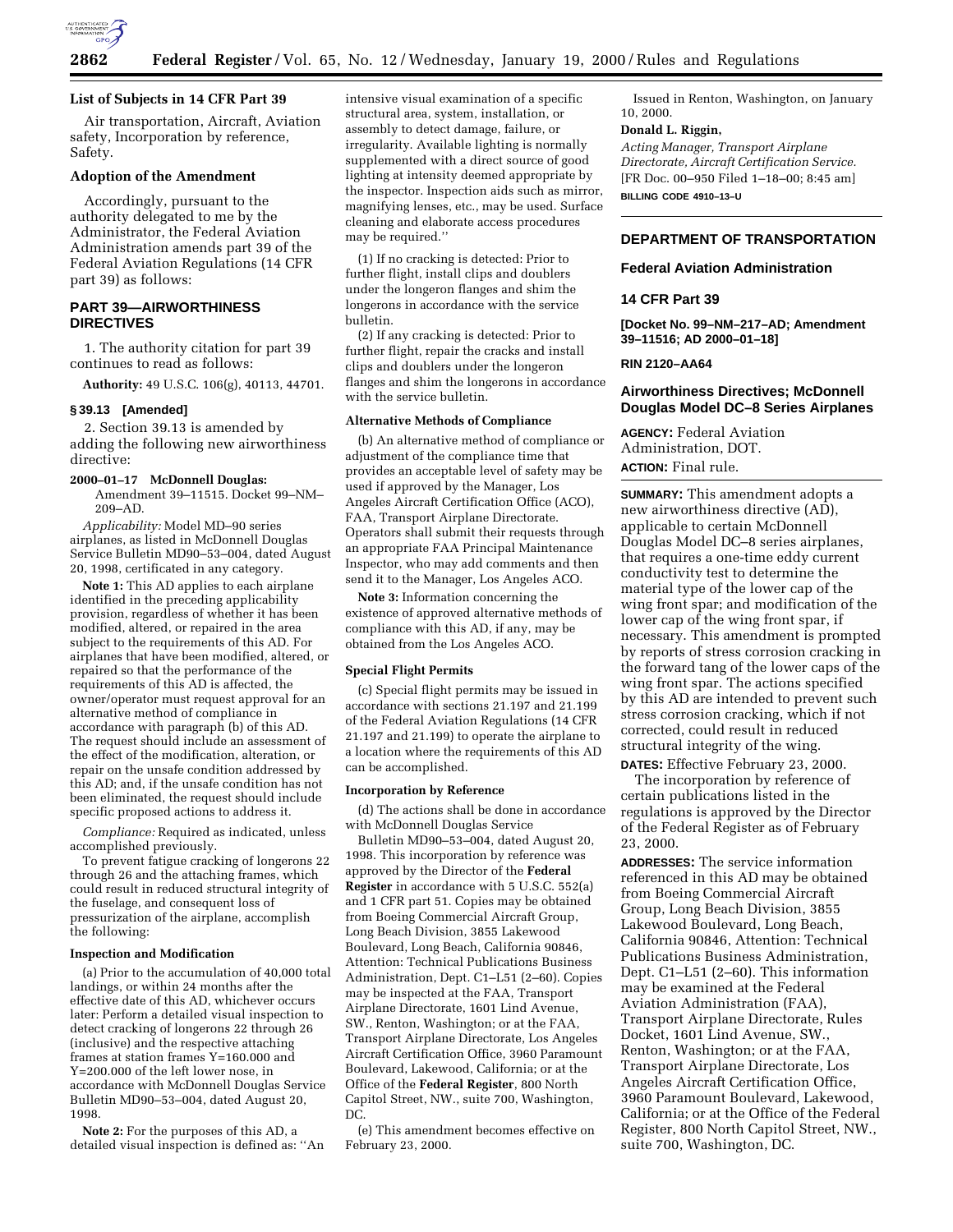**FOR FURTHER INFORMATION CONTACT:** Greg DiLibero, Airframe Branch, ANM–120L, FAA, Transport Airplane Directorate, Los Angeles Aircraft Certification Office, 3960 Paramount Boulevard, Lakewood, California 90712–4137; telephone (562) 627–5231; fax (562) 627–5210.

### **SUPPLEMENTARY INFORMATION:** A

proposal to amend part 39 of the Federal Aviation Regulations (14 CFR part 39) to include an airworthiness directive (AD) that is applicable to certain McDonnell Douglas Model DC–8 series airplanes was published in the **Federal Register** on October 27, 1999 (64 FR 57792). That action proposed to require a one-time eddy current conductivity test to determine the material type of the lower cap of the wing front spar; and modification of the lower cap of the wing front spar, if necessary.

#### **Comments**

Interested persons have been afforded an opportunity to participate in the making of this amendment. Due consideration has been given to the single comment received.

The commenter supports the proposed rule.

#### **Conclusion**

After careful review of the available data, including the comment noted above, the FAA has determined that air safety and the public interest require the adoption of the rule as proposed.

# **Cost Impact**

There are approximately 294 airplanes of the affected design in the worldwide fleet. The FAA estimates that 251 airplanes of U.S. registry will be affected by this AD, that it will take approximately 3 work hours per airplane to accomplish the required inspection, and that the average labor rate is \$60 per work hour. Based on these figures, the cost impact of the AD on U.S. operators is estimated to be \$45,180, or \$180 per airplane.

The cost impact figure discussed above is based on assumptions that no operator has yet accomplished any of the proposed requirements of this AD action, and that no operator would accomplish those actions in the future if this AD were not adopted.

# **Regulatory Impact**

The regulations adopted herein will not have a substantial direct effect on the States, on the relationship between the national Government and the States, or on the distribution of power and responsibilities among the various levels of government. Therefore, it is determined that this final rule does not

have federalism implications under Executive Order 13132.

For the reasons discussed above, I certify that this action: (1) Is not a ''significant regulatory action'' under Executive Order 12866; (2) is not a ''significant rule'' under DOT Regulatory Policies and Procedures (44 FR 11034, February 26, 1979); and (3) will not have a significant economic impact, positive or negative, on a substantial number of small entities under the criteria of the Regulatory Flexibility Act. A final evaluation has been prepared for this action and it is contained in the Rules Docket. A copy of it may be obtained from the Rules Docket at the location provided under the caption **ADDRESSES.**

### **List of Subjects in 14 CFR Part 39**

Air transportation, Aircraft, Aviation safety, Incorporation by reference, Safety.

# **Adoption of the Amendment**

Accordingly, pursuant to the authority delegated to me by the Administrator, the Federal Aviation Administration amends part 39 of the Federal Aviation Regulations (14 CFR part 39) as follows:

# **PART 39—AIRWORTHINESS DIRECTIVES**

1. The authority citation for part 39 continues to read as follows:

**Authority:** 49 U.S.C. 106(g), 40113, 44701.

#### **§ 39.13 [Amended]**

2. Section 39.13 is amended by adding the following new airworthiness directive:

### **2000–01–18 McDonnell Douglas:**

Amendment 39–11516. Docket 99–NM–21– AD.

*Applicability:* Model DC–8 series airplanes, as listed in McDonnell Douglas Service Bulletin DC8–57–030, Revision 05, dated April 28, 1998; certificated in any category.

**Note 1:** This AD applies to each airplane identified in the preceding applicability provision, regardless of whether it has been modified, altered, or repaired in the area subject to the requirements of this AD. For airplanes that have been modified, altered, or repaired so that the performance of the requirements of this AD is affected, the owner/operator must request approval for an alternative method of compliance in accordance with paragraph (c) of this AD. The request should include an assessment of the effect of the modification, alteration, or repair on the unsafe condition addressed by this AD; and, if the unsafe condition has not been eliminated, the request should include specific proposed actions to address it.

*Compliance:* Required as indicated, unless accomplished previously.

To prevent stress corrosion cracking of the lower cap of the wing front spar, which if not

corrected, could result in reduced structural integrity of the wing, accomplish the following:

(a) Within 48 months after the effective date of this AD, perform a one-time eddy current conductivity test to determine the material type of the forward tang of the lower cap of the front spar in the center section of the wing, in accordance with McDonnell Douglas Service Bulletin DC8–57–030, Revision 05, dated April 28, 1998, or Revision 04, dated August 17, 1995.

(1) If 7079–T6 aluminum is not found, no further action is required by this AD.

(2) If any 7079–T6 aluminum is found, within 48 months after the effective date of this AD, modify the forward tang of the lower cap of the front spar, in accordance with the service bulletin.

(b) Accomplishment of the eddy current conductivity test, and modification, if necessary, specified in paragraph (a) of this AD constitutes terminating action for the repetitive inspection requirements of paragraph (a) of AD 90–16–05, amendment 39–6614, as it applies to the inspections of the forward tang of the lower cap of the front spar specified in McDonnell Douglas Service Bulletin DC8–57–030, Revision 3, dated December 10, 1970.

#### **Alternative Methods of Compliance**

(c) An alternative method of compliance or adjustment of the compliance time that provides an acceptable level of safety may be used if approved by the Manager, Los Angeles Aircraft Certification Office (ACO), FAA, Transport Airplane Directorate. Operators shall submit their requests through an appropriate FAA Principal Maintenance Inspector, who may add comments and then send it to the Manager, Los Angeles ACO.

**Note 2:** Information concerning the existence of approved alternative methods of compliance with this AD, if any, may be obtained from the Los Angeles ACO.

#### **Special Flight Permits**

(d) Special flight permits may be issued in accordance with sections 21.197 and 21.199 of the Federal Aviation Regulations (14 CFR 21.197 and 21.199) to operate the airplane to a location where the requirements of this AD can be accomplished.

#### **Incorporation by Reference**

(e) The actions shall be done in accordance with McDonnell Douglas Service Bulletin DC8–57–030, Revision 05, dated April 28, 1998, or McDonnell Douglas Service Bulletin DC8–57–030, Revision 04, dated August 17, 1995. This incorporation by reference was approved by the Director of the Federal Register in accordance with 5 U.S.C. 552(a) and 1 CFR part 51. Copies may be obtained from Boeing Commercial Aircraft Group, Long Beach Division, 3855 Lakewood Boulevard, Long Beach, California 90846, Attention: Technical Publications Business Administration, Dept. C1–L51 (2–60). Copies may be inspected at the FAA, Transport Airplane Directorate, 1601 Lind Avenue, SW., Renton, Washington; or at the FAA, Transport Airplane Directorate, Los Angeles Aircraft Certification Office, 3960 Paramount Boulevard, Lakewood, California; or at the